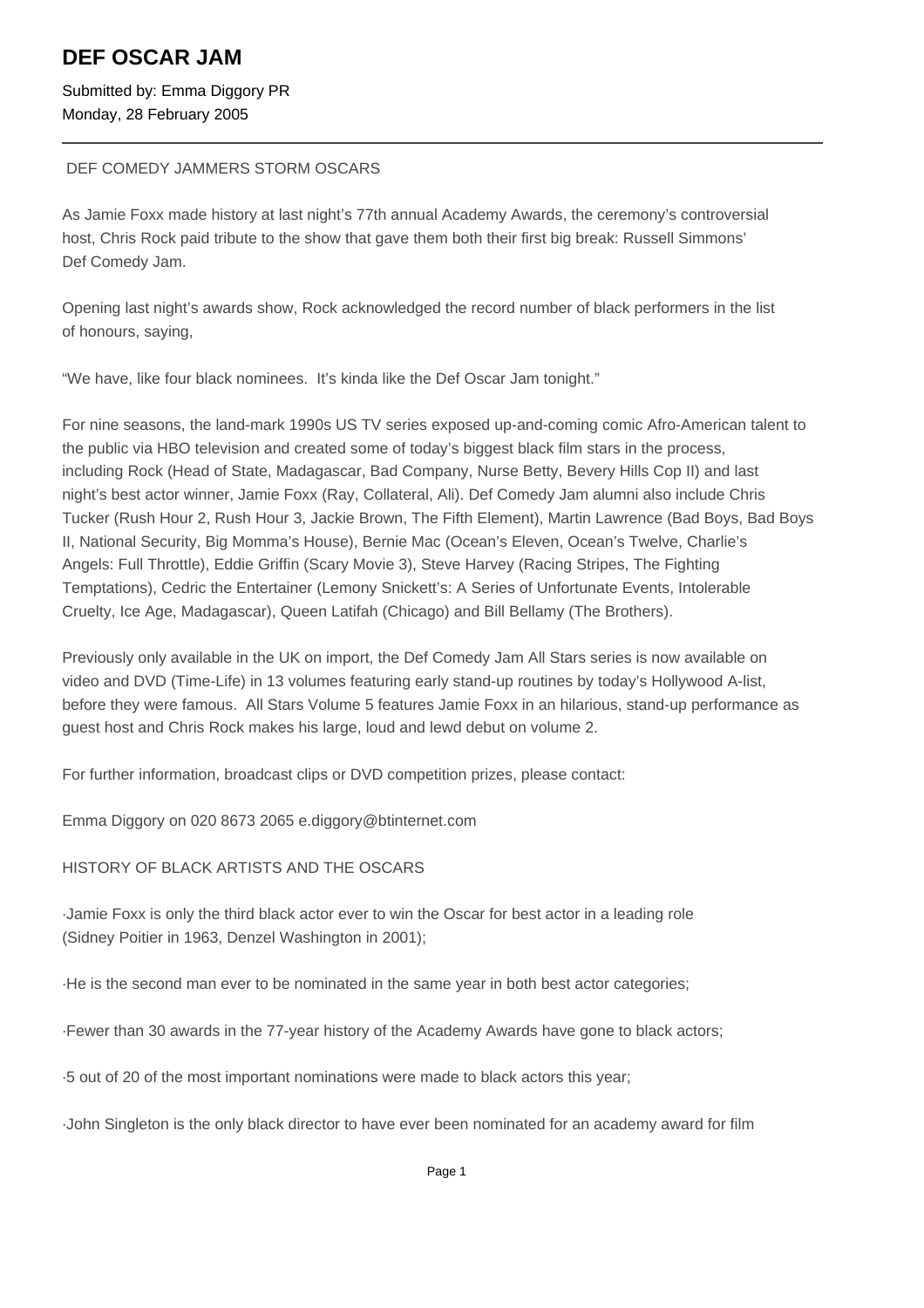direction (Boys 'N the Hood ) in 1991;

· 1339 – Hattie McDaniel was the first black artist to win a major award (Best Actress in a Supporting Role for Gone with the Wind)

· 1947 – James Baskett received a Special Award for his characterisation of Uncle Remus in Walt Disney's Song of the South;

· 1963 – Sidney Poitier was the first ever black artist to win the award for best actor in a leading role (Lilies of the Field);

· 1982 – Louis Gosset Jnr won the award for best actor in a supporting role (An Officer and a Gentleman);

· 1989 – Denzel Washington winner of award for best actor in a supporting role (Glory);

· 1990 – Whoopi Goldbert winner of best actress in a supporting role (Ghost);

· 1996 – Cuba Gooding Jnr winner of best actor in a supporting role (Jerry McGuire);

· 2001 – Both best lead acting awards went to black actors, Denzel Washington (Training Day), and Halle Berry (Monster's Ball).

DEF COMEDY JAM VIDEO/DVD TITLES AVAILABLE:

BOX SET 1 (RRP £59.99) Russell Simmons' Def Comedy Jam All Stars # 1 (Martin Lawrence, DL Hughley, Adele Givens, J Anthony Brown and more)

Russell Simmons' Def Comedy Jam All Stars # 2 (Martin Lawrence, Chris Tucker, Chris Rock, Bernie Mac and more)

Russell Simmons' Def Comedy Jam All Stars # 3 (Martin Lawrence, Eddie Griffin, Mike Epps, Bill Bellamy and more)

Russell Simmons' Def Comedy Jam All Stars # 4 (Martin Lawrence, Dave Chappelle, Bernie Mac, Steve Harvey, Talent and more)

Russell Simmons' Def Comedy Jam All Stars # 5 (Chris Tucker, Jamie Foxx, Martin Lawrence, Adele Givens, DL Hughley and more)

Russell Simmons' Def Comedy Jam All Stars # 6 (Martin Lawrence, Ellen Cleghorne, Ricky Harris and more)

Bonus Disc: 2Raw4TV (Wildman Steve, Suzanne Suter, Will E DJ Robo, Charles Bennett, Rudy Ray Moore)